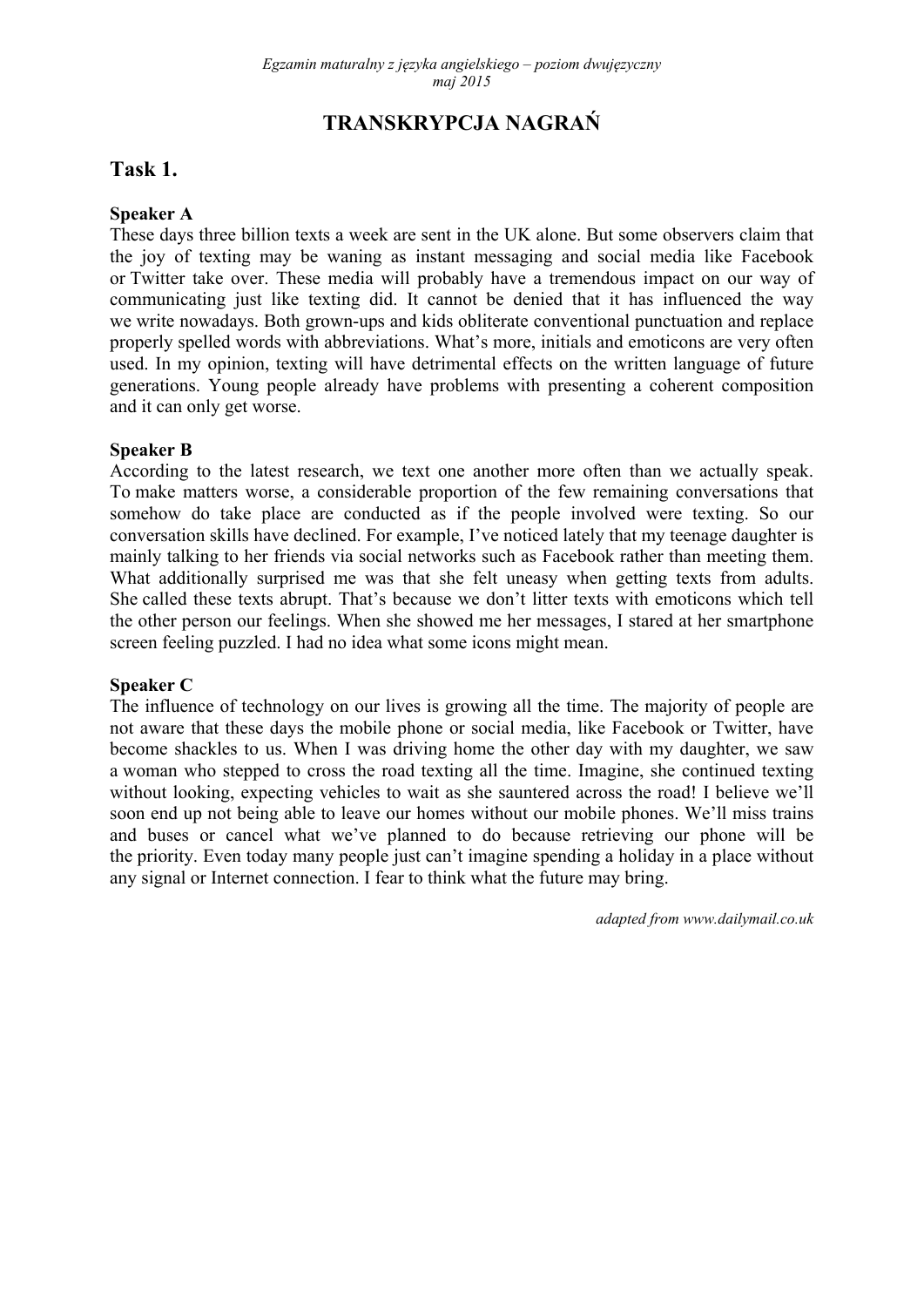## **Task 2.**

## **Text 1**

- **Interviewer:** *I'm Jane Handler and tonight I'm talking to an extraordinary man whose long and illustrious career has taken him all over the art world as a famous auctioneer. It's a real pleasure to have Henry Wyndham on the show tonight.*  **Henry:** It's my pleasure to be here.
- **Interviewer: Well, you're one of the veterans of the art world, someone many experts look up to. But today I'd like to talk to you about the beginnings of your interest in art. What made you enter this world?**
- **Henry:** From a very young age, I had the collecting bug. You could call me a 'natural born hoarder'. I began with collecting stamps, and then moved on to all sorts of things, like weaponry and swords. I think I must have been around 13 or 14 when I started to consider a career in art, which at the time did not please my parents very much. The idea of becoming an auctioneer hadn't occurred to me then. I rather thought about art dealing or running an antique shop. However, in my twenties, just out of curiosity, I enrolled on a Sotheby's course and that steered me towards auction houses. Having seen what the work was like, I felt I would learn more in an auction house than I would as a dealer.
- **Interviewer: Was there a stage when you wondered whether you'd made the right choice? Have you always been more drawn to the commercial rather than the academic?**
- **Henry:** No matter how much I might have wanted to go for the latter, there wasn't any contest for me really, because I didn't do well academically – I got rather poor A levels and I never went to university. So when I started to consider art as a career option, the commercial side was much more realistic for me. In the art world there's a fork in the road, quite early you have to decide that you either go one way or the other. Luckily, in my case I didn't need to spend sleepless nights weighing the options! I only had one.

### **Interviewer: So what was the turning point in choosing your career path?**

**Henry:** It was definitely getting a job at Christie's. I was there from October 1974. Luckily, prior to this, I'd done the Sotheby's Fine Art course, which I mentioned earlier. It was obviously helpful, especially that I was taught by an incredibly charismatic figure who used a very non-standard, visual approach. It was really inspirational. But apart from that, I was relatively self-taught. I suppose you could say I was sort of an apprentice. I joined Christie's but I had to learn a lot as I went along. And not being much good at studying, I took a different approach, more hands-on, you would say. I used to go to the National Gallery or British Museum in my lunch hour. That was immensely helpful – visiting museums and developing my eye. I personally think that there's no substitute for looking – you can read all the books in the world, but art is there to be looked at. That's the only way to discover its secrets and learn to appreciate it.

**Interviewer: Can you tell our listeners …** (fade)

*adapted from http://blog.arthistoryabroad.com*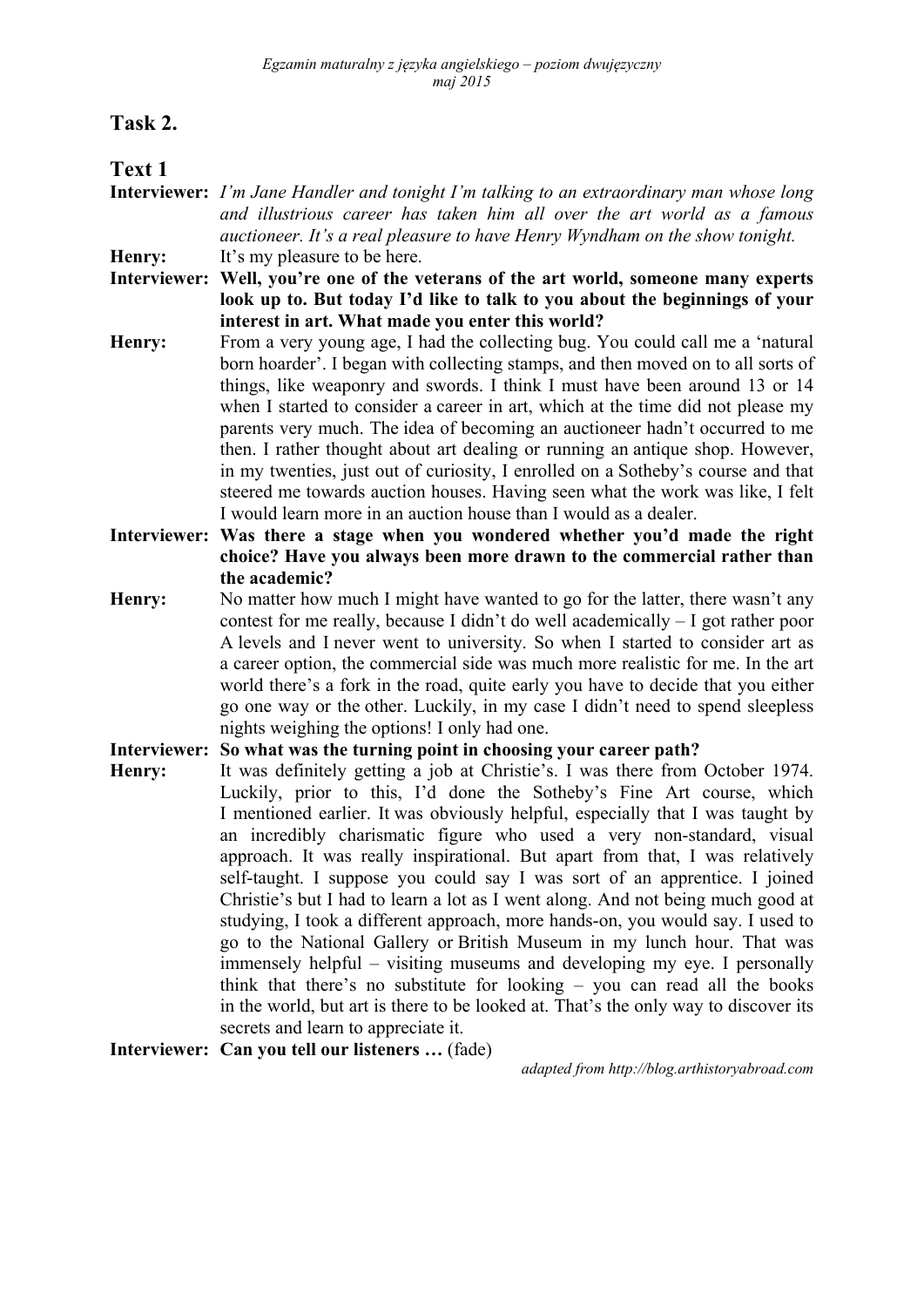# **Text 2**

Jo Swinson, a Member of Parliament, in an unprecedented move, decided to file a complaint concerning a series of new adverts made by a cosmetics company. She had had enough. In her opinion, the ads weren't representative of the results the product could achieve. Under pressure from Swinson, the series of ads will no longer be displayed in the UK. The ads featured Julia Roberts as the face of a cosmetics brand. We all know she's one of the top-earning actresses, however, the advertisers most presumably felt compelled to strongly "retouch" or "airbrush", as it's called, Roberts' photos. It was done so heavily that Jo Swinson filed a complaint and won. The company admitted retouching but denied that its adverts were misleading. However, it was affirmed by the competent watchdog authority in the UK that the images were exaggerated and that the company had breached its code of conduct.

Jo Swinson said that while some retouching may be acceptable, the adverts were particularly bad examples of deceitful advertising and could contribute to body image problems. Not so long ago, another well-known actress, Demi Moore, found herself having to defend the photo of herself on the cover of a fashion magazine. The airbrushing of Moore's photograph resulted in the actress looking as though she was missing a part of her hip. That looked horrible. Moore was bewildered with what she saw and said she hadn't seen the cover photograph before it went to press. If she had, she said she wouldn't have agreed to it, but she refrained from taking any legal action.

In articulating her complaint, Swinson said that retouching the images of models would contribute to an increase in the still rising number of young women suffering from eating disorders. She highlighted that more ethical standards should be adopted both by the industry and advertisers. Finally she encouraged individual consumers with the ultimate power of the purse to make it clear to cosmetic brands that Julia Roberts and Demi Moore do look "good enough" to us without airbrushing.

*adapted from www.forbes.com*